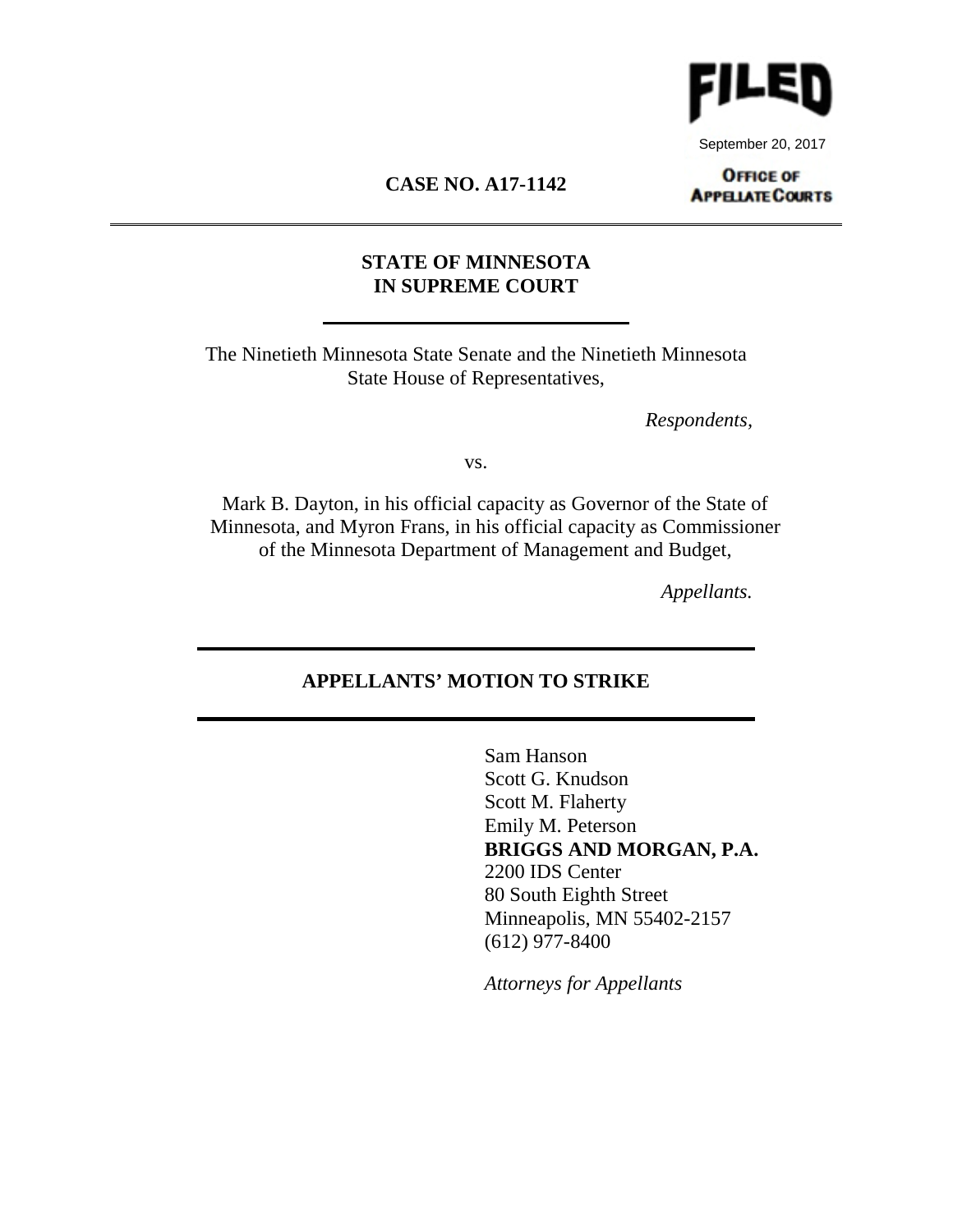#### **Introduction**

Appellants Governor Mark Dayton and Commissioner Myron Frans move to strike the Conclusion in the Legislature's Informal Memorandum, pp. 22-23, that argues Governor Dayton had agreed in advance to five individual provisions before the Legislature enacted them at the end of the 2017 special session. This argument is unsupported by citations to the record, beyond the scope of the briefing requested in the Court's September 8, 2017 Order, and was not made below. In addition, Appellants ask the Court to strike the Introduction to the Informal Memorandum, pp. 1-3, as beyond the scope of the briefing requested in the Court's September 8, 2017 Order and, in effect, an unauthorized additional brief on the merits of the case.

### **Argument**

This Court will grant a motion to strike portions of a brief when its arguments are unsupported by facts in the record. *See State v. Manley*, 664 N.W.2d 275, 286 (Minn. 2003) (citing *State v. Taylor*, 650 N.W.2d 190, 204 n.12 (Minn. 2002)). Likewise, the Court will grant a motion to strike portions of a brief that exceed the applicable scope of briefing. *See, e.g.*, *State v. Yang*, 774 N.W.2d 539, 558 (Minn. 2009) (granting motion to strike material in reply brief that went beyond "new matter raised in [respondent's] brief" per Minn. R. Civ. App. P. 128.02, subd. 3). Finally, arguments not raised in the district court are waived. *Dickhoff ex rel. Dickhoff v. Green*, 836 N.W.2d 321, 343 (Minn. 2013) ("Sound judicial principles dictate that we should not render a decision on important legal issues that have not been properly developed."); *In re Welfare of K.T.*, 327 N.W.2d 13,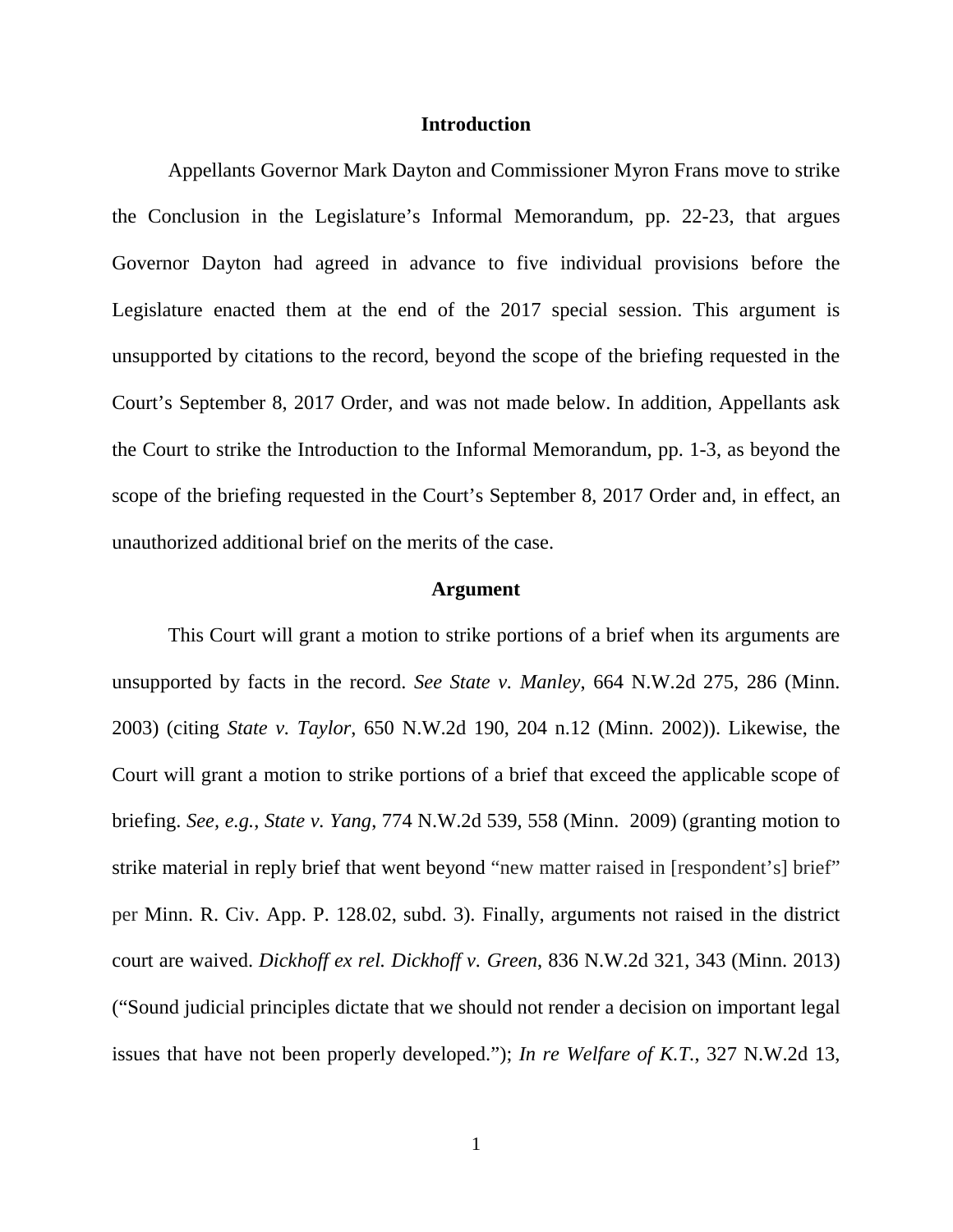16-17 (Minn. 1982) (stating that "a party may not raise for the first time on appeal a matter not presented to the court below").

#### 1. The Conclusion

The Legislature's Informal Memorandum, pp. 22-23, argues that the Governor agreed to the final components of a "comprehensive legislative framework" at the end of the 2017 special session, including the Omnibus Tax Bill, but later changed his mind regarding—"five individual provisions in that comprehensive package of legislation." (Legis. Inf. Mem. p. 23 n.11.) This argument is unsupported by the record, goes beyond the scope of the requested briefing as directed in the Court's September 8, 2017 Order, and was not raised in the district court.

No citations to the record appear in support of the Legislature's argument that the Governor agreed to what the Legislature provided to him at the end of the special session (*See* Legis. Inf. Mem. pp. 22-23.) The Legislature's own Complaint does not allege the existence of such an agreement. Nor does the Appellants' Answer admit to this unpleaded, purported agreement. The district court's finding regarding any agreement with the Governor was limited to merely a finding that the Legislature "negotiated away its constitutional right to meet in session to consider overriding vetoes or line-item vetoes." (Order ¶ 8.) The parties' joint petition for accelerated review likewise makes no mention of this purported agreement. No record evidence supports the argument that the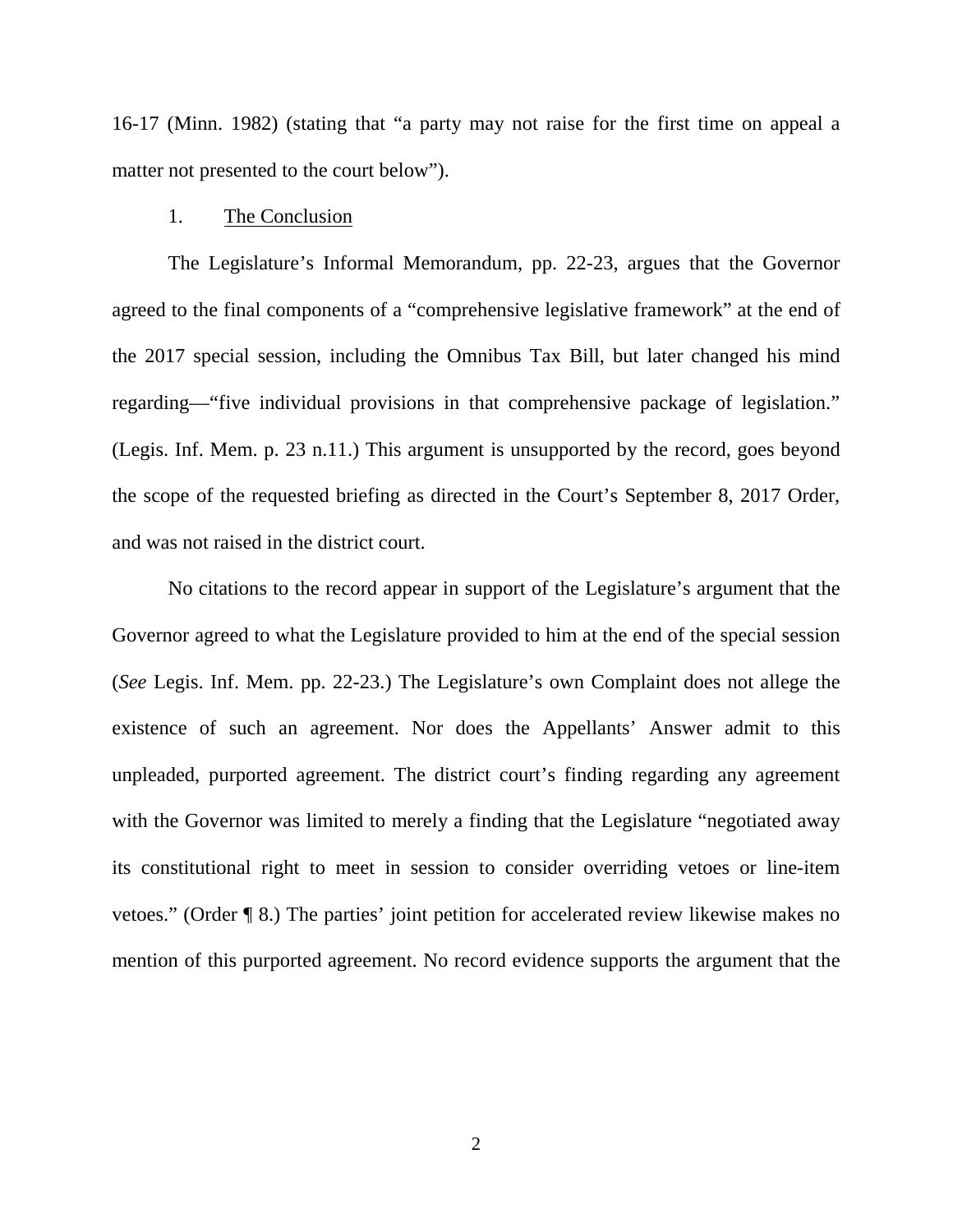Governor agreed to what the Legislature provided to him at the end of the special session. The Court should strike the material from the Legislature's Informal Memorandum.<sup>1</sup>

Additionally, the Court should strike the argument because it exceeds the scope of the Court-ordered briefing. The Court's September 9, 2017 Order, ¶ 2, specified the scope of the informal memoranda that the parties were to file. That Order directed briefing regarding (1) the constitutionality of the Judicial Branch ordering funding to the Legislature after June 30, 2017; (2) other potential judicial remedies; and (3) the AGA's motion to intervene, including specifically its argument regarding subject-matter jurisdiction. The argument is entirely unrelated to the three issues requested by the Order (*See* Legis. Inf. Mem. pp. 22-23.) This new argument is well beyond the scope of the directed briefing, and it should be struck. *See Yang*, 774 N.W.2d at 558.

Finally, the Legislature failed to raise this argument in the district court, and so it is waived. *Dickhoff*, 836 N.W.2d at 343; *In re Welfare of K.T.*, 327 N.W.2d at 16-17. Since the Legislature waived this argument, the Court should strike the material from the Informal Memorandum.

## 2. The Introduction

The introduction of the Legislature's Initial Memorandum, pp. 1-3, also exceeds the scope of the Court-ordered briefing. It re-argues the district court's reasoning, advocating that the district court "correctly concluded" that the line-item vetoes were constitutional, (*see* Legis. Inf. Mem. p. 1) and falsely claiming that Appellants do not

<sup>&</sup>lt;sup>1</sup> Had this argument been raised in the district court, Appellants could have shown that no specific agreement was reached, and the Legislature itself first breached any agreement, justifying the Governor's later actions.